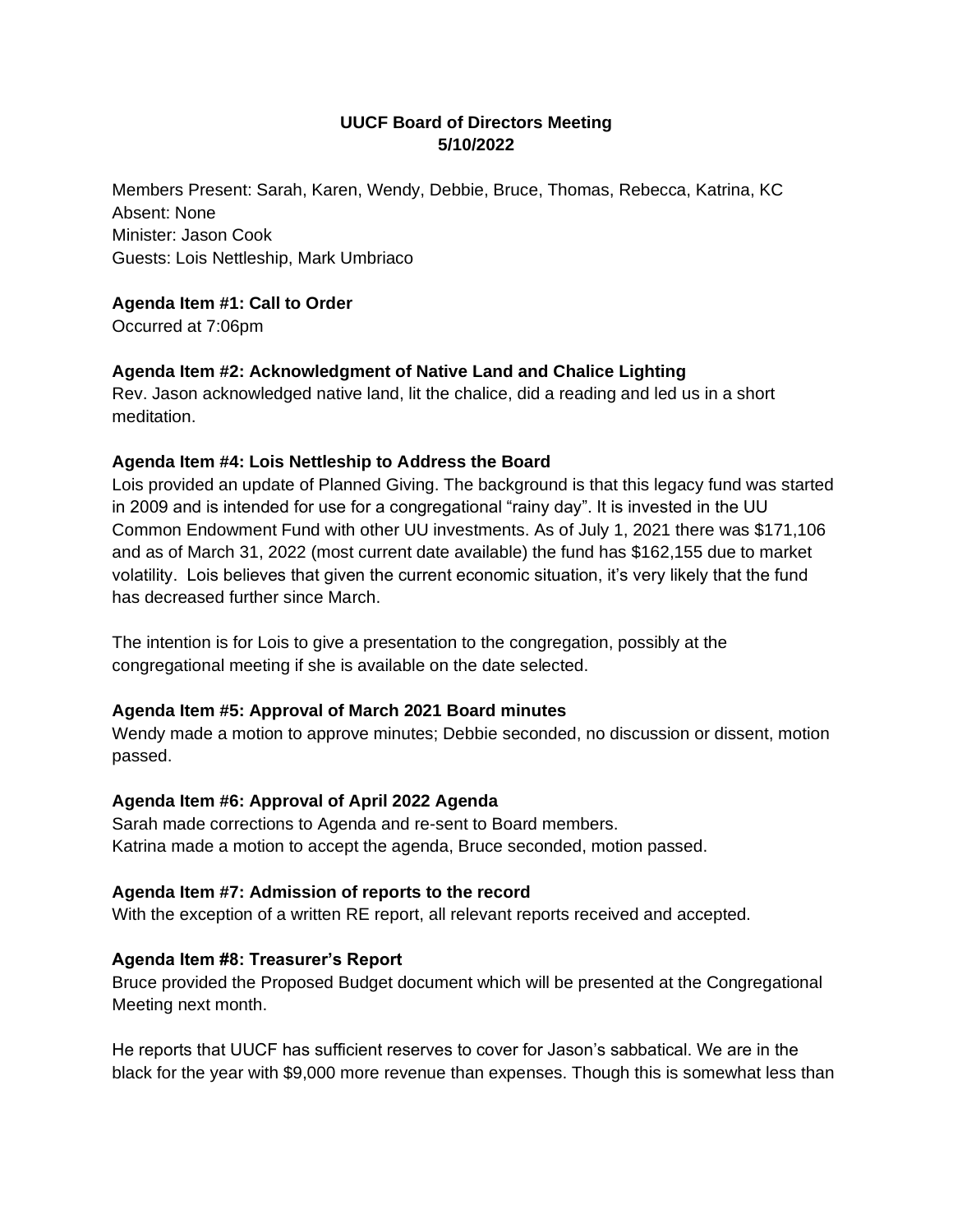anticipated, it is still considered positive since we had no income from a service auction this year.

Rebecca reports from the RE Committee Meeting that Cammie and Sara don't know how to view their pay stub to confirm their hourly rate. Bruce indicates that every staff member should be making at least minimum wage and will follow up on both their hourly wage and how to access pay stubs.

## **Agenda Item #4: Mark Umbriaco to Address the Board**

Mark reports that the Nominating Committee is gathering names for Board member replacements that will happen July 1. There is some confusion as to whether Karen, Debbie and Rebecca's terms end this year or in 2023. Mark will confirm or if it is not clear, have the Committee make a decision. He needs to present the names for vote at the Congregational Meeting. The Board discussed dates for the meeting and selected June 12 so this issue must be decided quite soon as the names must be submitted two weeks before the meeting (May 29). In addition, with the June 12 date Bruce will not be available to present the proposed budget but indicates that Lesley Mahaffey can be his replacement.

Mark also reports that until signage type and placement is confirmed, the Memorial Garden project can't move forward.

## **Agenda Item #9: FCC Potential Tech Backup Hire**

Rev. Jason reports that FCC has hired a tech person (Joshua Sharp) who has gone through training. FCC is paying him \$35 an hour. Jason suggests that UUCF look into hiring him to be a relief/backup to Calvin, who provides tech support every Sunday with no week off. The wage is much higher than what we pay Calvin, who is likely due a pay increase since his duties have expanded. Jason will ask the Personnel Committee to:

- 1. Review Calvin's wage
- 2. Hire backup help

# **Agenda Item #10: Covid Task Force (CTF) Update**

Wendy informally asks the board how we as congregants feel about removing the mask mandate. Some board members expressed their opinion. Wendy will be discussing the mandate in the CTF meeting next week.

### **Agenda Item #11: RE Update**

Katrina reports that the attendance for Rev. Judy's workshops have been small and so an effort is being made to increase attendance by encouraging participation from the congregation at large, rather than just from the RE parents. The next RE workshop meeting is May 15.

There is also a request to move Time For All Ages to earlier in the service so the children have more time with their activities. Jason says that another idea is to extend the RE class time for 15 minutes which will give them the extra time and also allow parents to mingle after service for a